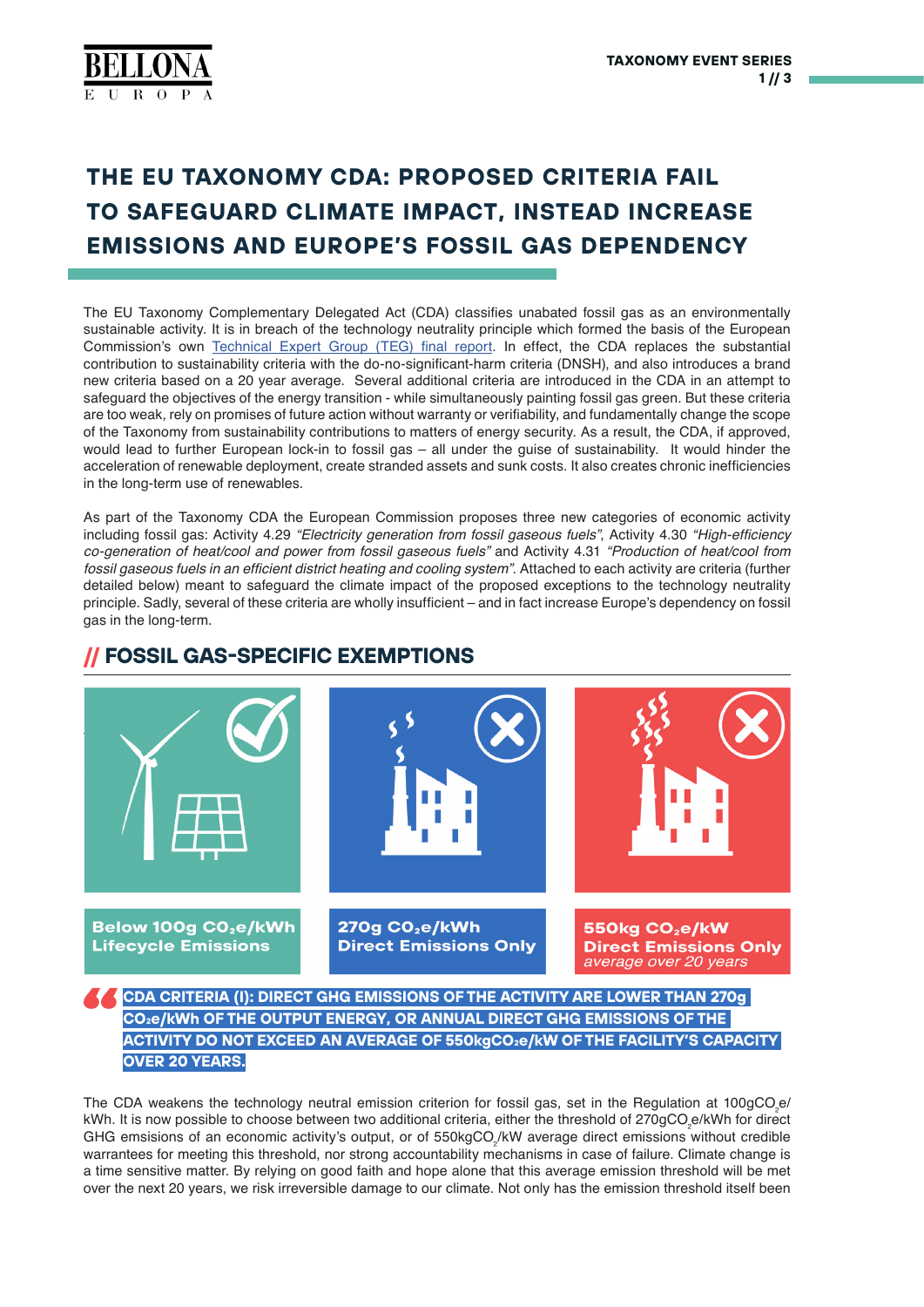reduced, it disregards the lifecycle considerations set out in the Taxonomy Regulation. This allows for significant volumes of emissions to go unaccounted for, in particular emissions related to extraction, transport or fugitive emissions. As an example, methane leakage during extraction (e.g., fracking) would simply be disregarded as according to CBI's report on [The Hidden Emissions from Gas-Fired Power.](https://www.climatebonds.net/files/files/eu-gas-briefing-220221.pdf) This is detrimental, bearing in mind that methane has 84 times the global warming potential<sup>1</sup> of carbon dioxide. We cannot afford to turn a blind eye to the full lifecycle of emissions.

## **// MANIPULATING THE OBJECTIVE TO LEGITIMISE WEAKENED CRITERIA**

#### **CDA CRITERIA (III): THE ACTIVITY REPLACES AN EXISTING HIGH EMITTING ELECTRICITY GENERATION ACTIVITY THAT USES SOLID OR LIQUID FOSSIL FUELS;**

To justify the fossil gas-specific exemptions, the European Commission heavily relies on arguments of energy security. Despite considerations related to energy security falling outside the scope and objective of the Taxonomy Regulation, it is increasingly incorporated into the Taxonomy through the CDA**<sup>2</sup>**. This becomes clear in light of Criterion (iii) that labels any activity sustainable that replaces existing high emitting activities. This criterion misses an important feature of the Taxonomy Regulation: it does not simply set out any contribution to emission reduction as sustainable, only **substantial contributions**. It is in determining what is a substantial contribution that the technology neutral Technical Screening Criteria (TSC) of 100gCO₂/kWh comes into play. To make matters worse, the greenwashing potential under Criterion (iii) is substantial. The EU is already planning to phase-out [25% of](https://beyond-coal.eu/wp-content/uploads/2021/03/Overview-of-national-coal-phase-out-announcements-Europe-Beyond-Coal-22-March-2021.pdf) [the EU's operational coal fleet by 2030](https://beyond-coal.eu/wp-content/uploads/2021/03/Overview-of-national-coal-phase-out-announcements-Europe-Beyond-Coal-22-March-2021.pdf), and without safeguarding criteria any construction of new fossil gas plant could under the CDA Criterion (iii) be said to replace coal-powered electricity generation. Unaccompanied by abatement technology the resulting emission reduction is simply too low. The CDA also fails to take into account the counterfactual case – where investments used for new fossil gas plants were in fact rather used on renewables. From the perspective of reducing climate change, a shift from coal to unabated fossil gas does not necessarily constitute a substantal reduction in emissions. To ensure that the Taxonomy is not used as a toll to greenwash, it must be made clear that the high-emitter in question was not planned substituted by other low-carbon energy sources ahead of the introduction of the Taxonomy CDA. To ensure that the investment in question does contribute to real climate change mitigation it must be accompanid by significant safeguards and a clear justification why direct replacement by renewables are not possible. No such safeguards are included in the Taxonomy CDA at this time.

### **// THE MYTH OF HYDROGEN-READINESS: LEAD TO SUSTAINED EFFICIENCY LOSSES**

#### **CDA CRITERIA (V): THE FACILITY IS DESIGNED AND CONSTRUCTED TO USE RENEWABLE AND/OR LOW-CARBON GASEOUS FUELS AND THE SWITCH TO FULL USE OF RENEWABLE AND/OR LOW-CARBON GASEOUS FUELS TAKE PLACE BY 31 DECEMBER 2035, WITH A COMMITMENT AND VERIFIABLE PLAN APPROVED BY THE MANAGEMENT BOARD OF THE UNDERTAKING.**

The proposed CDA makes it possible for fossil gas power plants to claim net-zero compliance today if they plan to make a full shift to renewable or low-carbon gases by 2035.

There are no mechanisms to ensure that the planned shift takes place in Criteria (v). And the related verification processes of such plans are seemingly left to the companies themselves. This is a clear conflict of interest. The lack of any claw-back mechanisms, should the shift not take place, leaves investors in the dark. As Bellona Europa has highlighted several times: [hydrogen-ready does not mean that a shift to hydrogen will in fact take place](https://bellona.org/news/renewable-energy/2022-01-leaked-taxonomy-proposal-fossil-gas-sustainable-label-relies-on-promises-in-bad-faith-still-risks-wasting-all-our-renewable-energy). As learnt by the [examples of CCS-Readiness](https://bellona.org/publication/ccs-readiness-sostanj-ticking-boxes-preparing-future), only requirements for, and not simple compatibility with, will ensure

<sup>1</sup> GWP20

<sup>2</sup> For more information on legal aspects and failed legitimacy of the fossil gas industry's claims of energy security, refer to the explainers of **Event 1** and 2 of the Taxonomy event series